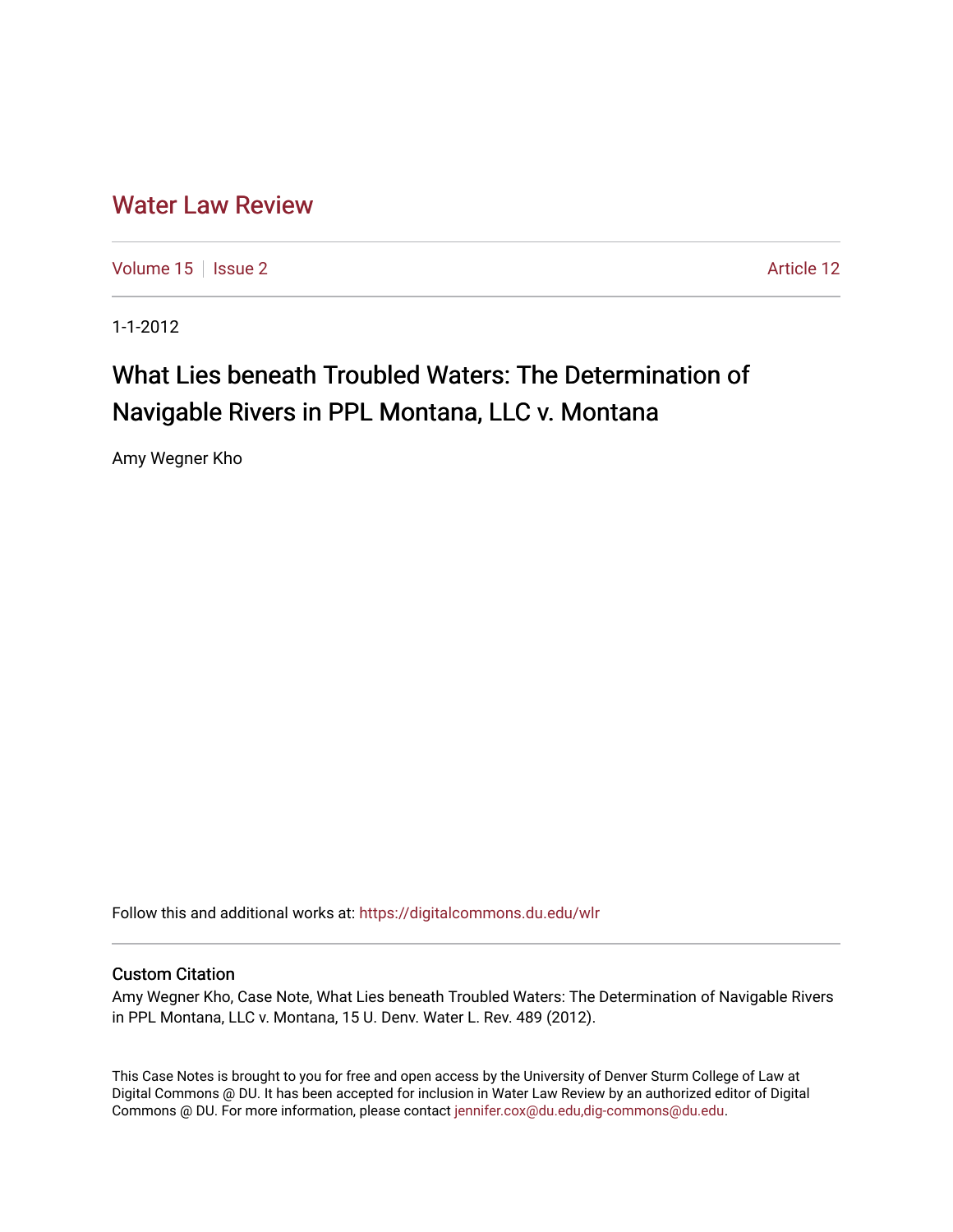# **WHAT LIES BENEATH TROUBLED WATERS: THE DETERMINATION OF NAVIGABLE RIVERS IN PPL MONTANA, LLC V. MONTANA, 132 S.CT. 1215 (2012)**

## AMY WEGNER KHO'

## **I. INTRODUCTION**

Recently in *PPL Montana v. Montana,* the Supreme Court of the United States ("Court") rejected the State of Montana's claims of title to riverbeds beneath privately owned hydroelectric power plants. The question presented a test of whether three factual determinations of navigability still apply as they have in the past. The three factual questions at issue were: **(1)** whether the segment-by-segment analysis is appropriate; (2) whether portage defeats navigability; and **(3)** whether modern modes of travel can provide evidence of navigability that would not exist otherwise. As detailed below, the Court affirmed that determinations of navigability for purposes of deciding riverbed ownership remain the distinctive questions of fact to be proved. Due to the importance of ownership of title to riverbeds, this critical affirmation provides more stability for the future, as states will not be able to take land from the federal government **100** years after the fact.

The case at hand considered the issue of riverbeds beneath particular segments of rivers where the water was so rough that river travelers had to steer around them. It is the land beneath these troubled waters where the controversy lies.' States cannot make rulings **by** determining navigability of rivers that would retroactively grant more land to the state than it actually received upon admission into the United States.<sup>2</sup>

The doctrine of navigability is a common law doctrine that determines whether a State or the Federal government owns title to riverbeds. The Court's decision confirmed several aspects of the strictures of the doctrine of navigability for purposes of determining state title to riverbeds, a matter governed **by** federal law and determined at the date of statehood according to the equal footing doctrine. The law grants States the title to the beds of rivers that were navigable in fact at the time of statehood, while those unnavigable at the time of statehood remain with the federal government to be granted or sold as part of the federal domain.

<sup>\*</sup> With thanks to Alexandra Davis at Vranesh *&* Raisch, **L.L.C.,** for review and comments.

**<sup>1.</sup>** PPL Montana v. Montana, **132** S.Ct. **1215** (2012).

*<sup>2.</sup> Id.* at **1235.**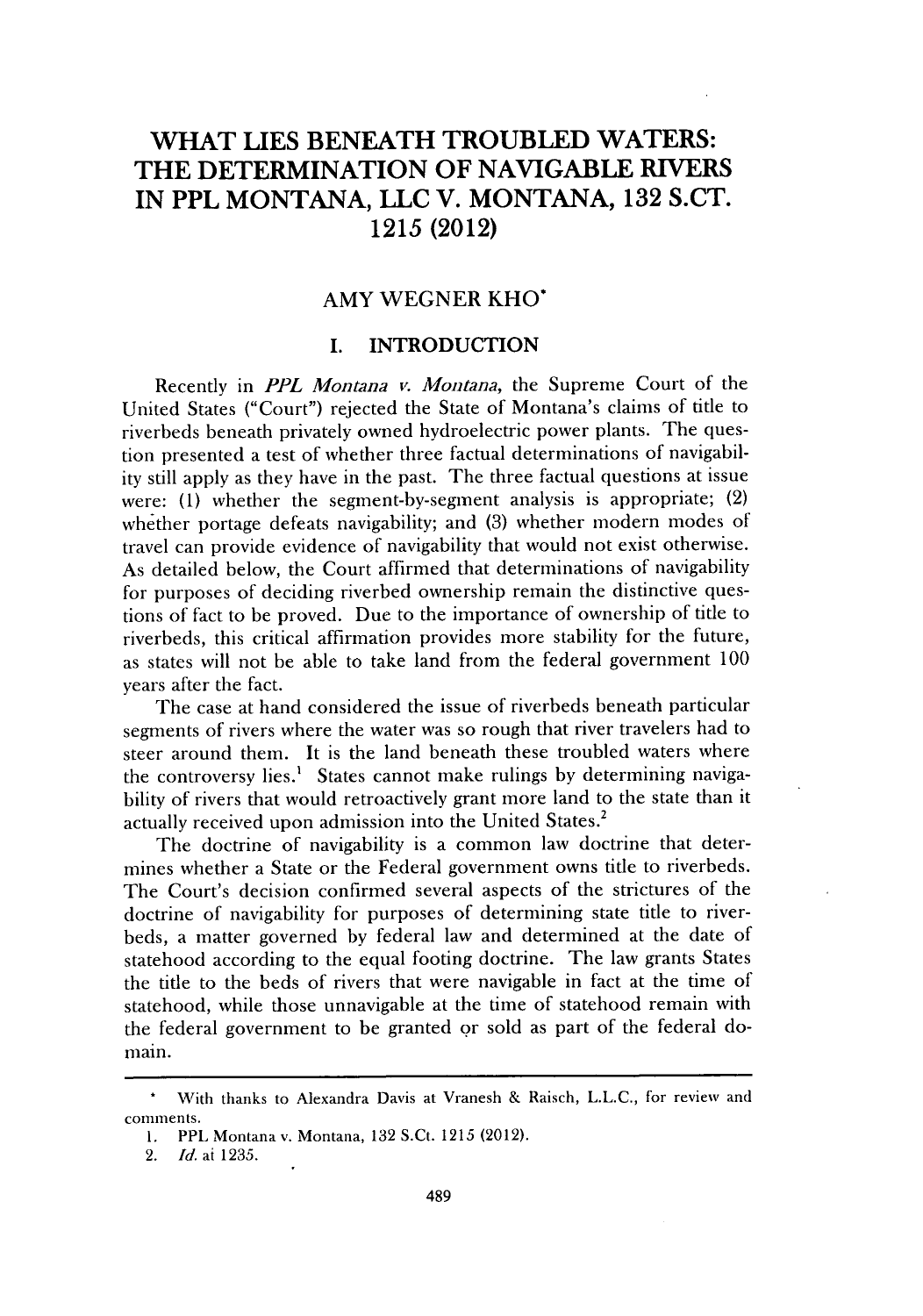#### *WATER LAW REVIEW* 490 Volume **15**

On February 22, 2012, the Supreme Court decided the contested *PPL Montana, LLC v. Montana case.3* Although the case started in **2003** as a suit **by** parents looking to raise money for their children's school against a power company, it quickly became a dispute between the State and Federal governments.<sup>4</sup> The parents of Montana school children sought compensation from the hydroelectric power company, **PPL** Montana, **LLC** ("PPL"), for their rent-free use of state-owned riverbeds underneath a number of the company's hydroelectric dams.<sup>5</sup>

Issues addressed **by** the Supreme Court included the distinction between "navigability" for purposes of title and "navigability" in a regulatory context; the importance of analyzing the navigability of a river on a segment-by-segment approach; and whether evidence of modern day usage of a river may be relied upon in determining navigability at the time of statehood. The court held that: **(1)** the State **did** not hold title to riverbed segments that were unnavigable at the time of statehood due to the equal footing doctrine; (2) the 17-mile Great Falls reach of the Missouri Riverfrom the head of the first waterfall to the foot of the last-was unnavigable; **(3)** the modern recreational use of the Madison River in Montana **did** not prove the river was navigable at the time of statehood; and (4) the reliance **by** the utility company and its forerunners upon Montana's long failure to assert title to riverbeds was evidence to support the conclusion that the river segments were unnavigable.<sup>6</sup> The Court held that the Montana Supreme Court had erred in its application of these rules and remanded the matter back to the Montana Courts for further proceedings.

#### **II. BACKGROUND**

The focus of this controversy lies in ownership of the land beneath the troubled waters of three Montana Rivers.<sup>7</sup> PPL, a Delaware based limited liability company, owns ten facilities that rest on the riverbeds of the Upper Missouri, Madison, and Clark Fork Rivers.<sup>8</sup> The Court expressed great interest in the histories of these three rough rivers. **9** In addition to examining the procedural posture and the facts in the case, the Court also spent a great deal of time focusing on the rivers and the historical records describing the Montana rivers at the time of Montana's statehood.<sup>10</sup> The Court examined historical texts, encyclopedias, and journals from Lewis and Clark's historic expedition in order to discover as many facts as possible about the navigable nature of the three rivers at Montana's statehood in **1889.."**

**3.** *Id.*

*4. Id.*

*5. Id. at* **1225.**

*6. Id. at 1215.*

*7. Id. at* **1225.**

**8.** *Id.*

**10. Id.**

**11.** *Id.*

*<sup>9.</sup> Id. at* 1222.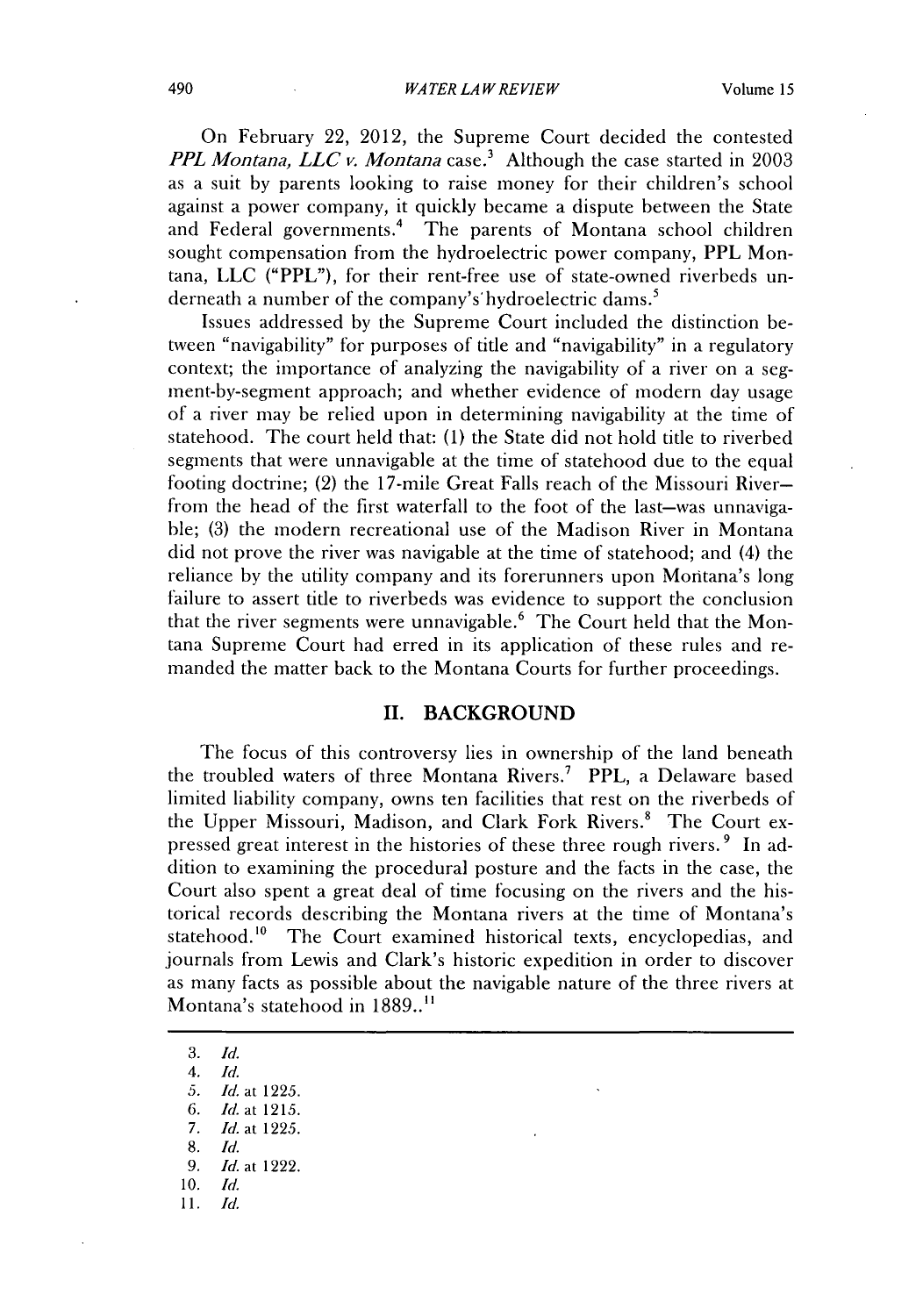The specific hydroelectric facilities, or dams, that PPL owns include the Thompson Falls Project, built in **1915** and located on the Clark **Fork** River, and the Missouri-Madison Project on the Missouri and Madison Rivers.<sup>12</sup> The Federal Government originally licensed the Thompson Falls facility in 1949, and the Federal Energy Regulatory Commission ("FERC") re-licensed it in **1979."** The dams on the Madison and Missouri river, built between **1891** and **1958,** are together called the "Missouri-Madison Project" and were relicensed **by** FERC on September **27,** 2000.14

PPL bought the Thompson Falls and Missouri-Madison Projects from the Montana Power Company on December **17, 1999."** Although some of the dams were over **100** years old when PPL bought them, Montana had never once sought rent from those previous owners-this made it all the more confusing when, PPL found itself in the middle of a legal whirlpool just four years later.<sup>16</sup> Suddenly, the idea of demanding rent became very important to the parents of some Montana school children, who then sued PPL based on the premise that the riverbeds underneath the dams were part of the school trust lands and PPL was thus dutybound to pay rent for using the school trust lands for their hydroelectric power plants."

Despite the fact that Montana had never previously sought payment for the use of the state-owned riverbeds, the State decided to join in the federal suit against **PPL,** filing its own complaint and requesting compensation from PPL under the school trust theory and also under the **Hy**droelectric Resources Act.<sup>18</sup> Suddenly the case became more than just a dispute over payment-it was now about sovereignty.

After being dismissed **by** the federal court for lack of diversity jurisdiction,<sup>19</sup> PPL and two other power companies sued Montana in the First Judicial District Court of Montana, seeking a declaratory judgment action against the State and contesting Montana's power to seek compensation for riverbed rent at the FERC-licensed dams on the Clark Fork, Missouri, and Madison Rivers.<sup>20</sup> In a counterclaim, Montana argued for ownership of the riverbeds based on the equal-footing doctrine, and thus demanded the requisite rent from PPL for using the land.<sup>21</sup> The Montana trial court granted summary judgment to Montana ruling that the state owned the riverbeds and ordering PPL to pay back rents of **\$40,956,180** for use of the riverbeds between 2000 and **2007.22** The Montana Supreme Court

- **16.** *Id.*
- **17.** *Id.*
- **1I8.** *Id.*

- 20. PPL Montana v. State, **229** P.3d at 427.
- 21. PPL Montana v. Montana, at **1225.**
- 22. *Id.* at **1226.**

<sup>12.</sup> PPL Montana v. State, **229 P. d 421,** at 426 (Mont. **2010).**

**<sup>13.</sup>** *Id.*

<sup>14.</sup> *Id.*

*<sup>15.</sup> Id.*

**<sup>19.</sup>** PPL Montana v. Montana, at **1225.**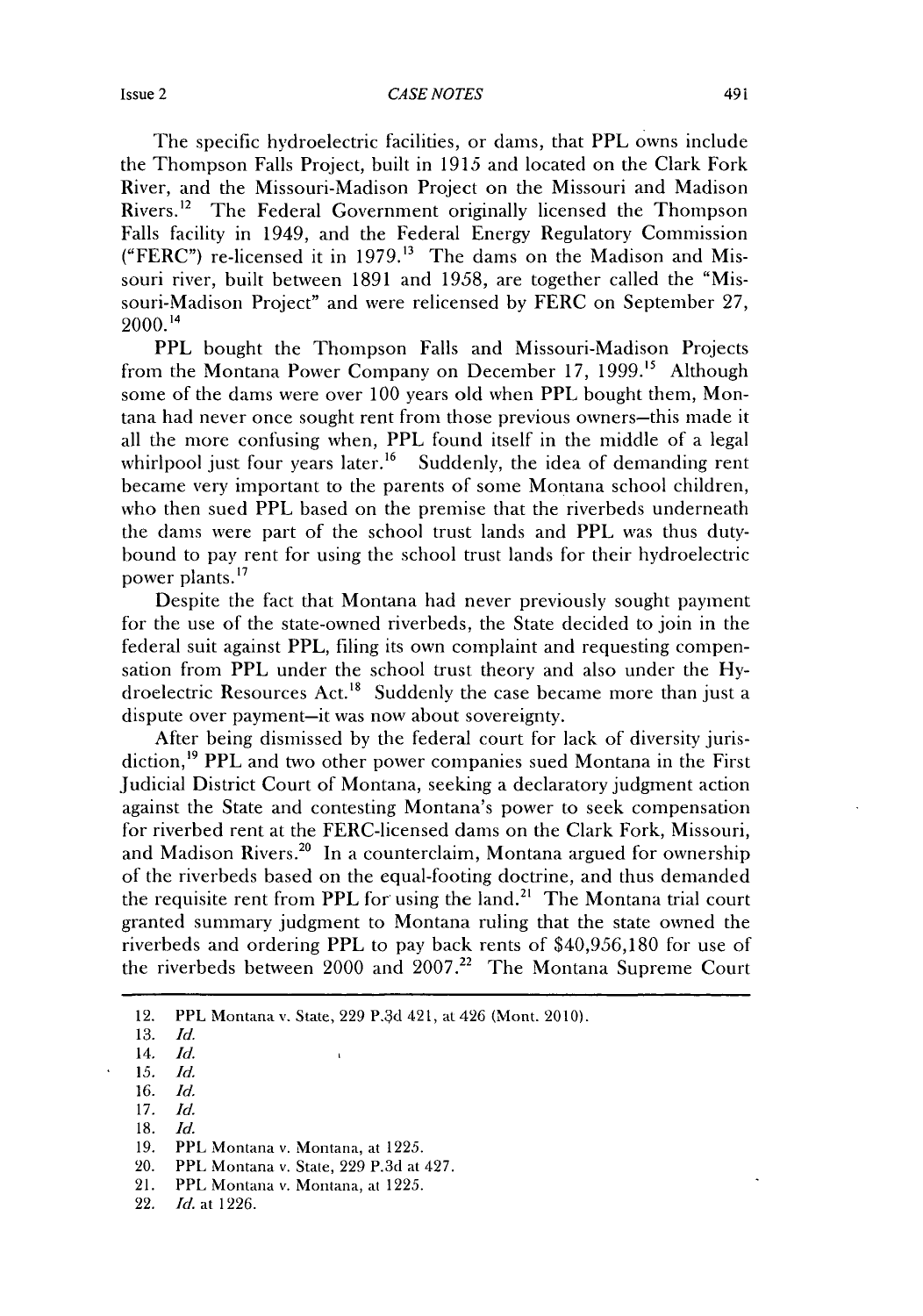("court") affirmed reasoning that "navigability for title purposes is very liberally construed."<sup>23</sup> The court found that independent review of case law in this area "establishes unequivocally" that the lower court's decision was correct in determining that the navigability for title test was "somewhat fluid."<sup>24</sup> The court found the case law to suggest a very "narrow" rule," that while rivers do not have to have experienced "actual use" at the time of statehood, they must show the potential of providing passage for steam or sail vessels so as to be viewed as a thoroughfare for interstate commerce.<sup>25</sup> In addition, the court embraced the idea that modern navigation and commerce could be "retroactively applied to considerations of navigability."<sup>26</sup>

The United States Supreme Court's review of this case arose from a petition of certiorari from the Montana Supreme Court's affirmation of the lower court's grant of summary judgment in favor of the state.<sup>27</sup>

#### **III. SUPREME COURT DECISION**

**PPL** argued that the Montana Supreme Court's decision was incorrect for several reasons.<sup>28</sup> First, the court failed to analyze the segments of the rivers in question with enough care to determine whether they were navigable in fact.<sup>29</sup> Second, the court improperly addressed the question of portage and whether the necessity of portage defeated navigability and mistakenly relied on evidence of modern-day use on the Madison River to determine navigability.30 Finally, the court erred **by** relying on the belief that any other decision would undermine the public trust doctrine.<sup>31</sup> The United States joined PPL as amicus curiae in support of PPL's arguments. <sup>32</sup>

After taking a historical detour through the geography of Montana, the United States Supreme Court began analyzing the case **by** discussing the two legal principles that control the case: the doctrine of navigable waters, and the equal-footing doctrine.<sup>33</sup>

The navigability doctrine under English common law created the basis for the American law that gives states title to riverbeds beneath navigable waters as sovereigns.<sup>34</sup> In England, the courts distinguished between tidal waters and nontidal waters, as tidal waters were royal rivers and non-

- **28.** *Id.*
- **29.** *Id.*
- **30.** *Id.*
- **31.** *Id.*
- **32.** *Id.* **33.** *Id.*
- 
- 34. *Id.*

**<sup>23.</sup>** PPL Montana v. State, **229 P.3d** at 446.

<sup>24.</sup> *Id.*

**<sup>25.</sup>** *Id.*

**<sup>26.</sup>** *Id. at 446-47.*

**<sup>27.</sup>** PPL Montana v. Montana, at **1226.**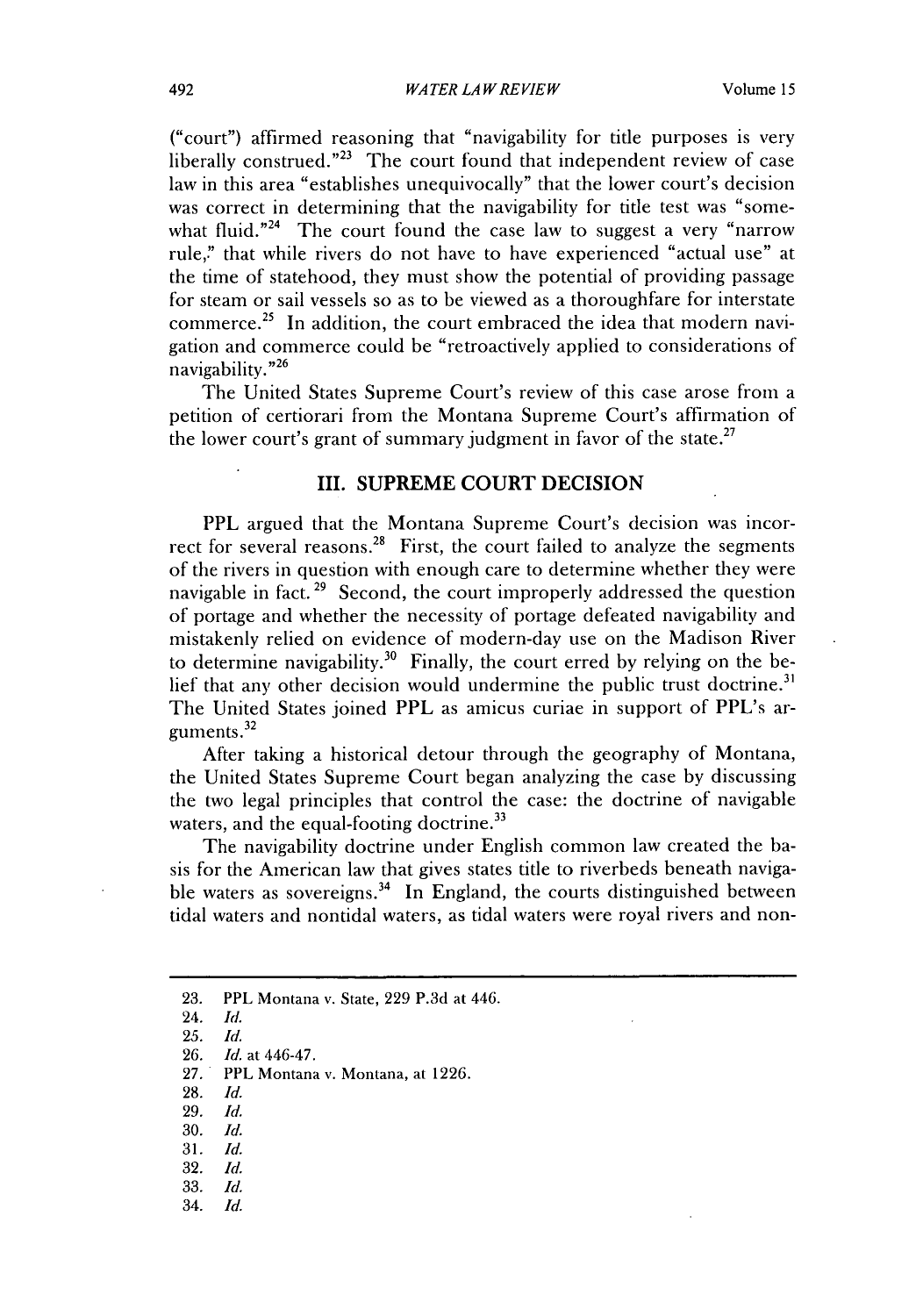#### Issue 2 6 and 2 and 2 and 2 and 2 and 2 and 2 and 2 and 2 and 2 and 2 and 2 and 2 and 2 and 2 and 2 and 2 and 2 and 2 and 2 and 2 and 2 and 2 and 2 and 2 and 2 and 2 and 2 and 2 and 2 and 2 and 2 and 2 and 2 and 2 and 2 an

tidal were considered to be public highways.<sup>35</sup> The English Crown held title to the land beneath the royal rivers, but the public had the right of passage and right to fish in the waters.<sup>36</sup> Private owners held the title of the riverbed and soil of nontidal waters, however, as with the royal rivers, the public still had right of passage over these public highways.<sup>37</sup> Early American law adopted the English common law for riverbed title. That law evolved to the point that "a State holds presumptive title to navigable waters whether or not the waters are subject to the ebb and flow of the tide."38 This title rule, known as navigability in fact, generally deems waters navigable only when they are in fact.<sup>39</sup>

The equal-footing doctrine states that upon admission into the United States, each new state enters with the same or equal rights as the original states; this creates a "federal constitutional significance" in the rules for state riverbed title.<sup>40</sup> Less than seventy years after the United States declared its independence, the Supreme Court ruled that, based on sovereignty the **13** original states "'hold the absolute right to all their navigable waters and the soil under them, subject only to rights surrendered and powers granted **by** the Constitution to the federal government."41 This was consistent with the Constitutional premise that the federal govern**ment** had only those specific powers ceded **by** the States and no more.

Under the equal-footing doctrine, upon statehood, the state gains title to the land beneath navigable rivers. 42 The navigability in fact doctrine asserts "those rivers must be regarded as public navigable rivers in law which are navigable in fact."<sup>43</sup> The test for navigability in fact is whether rivers "are used, or are susceptible of being used, in their ordinary condition, as highways for commerce, over which trade and travel are or may be conducted in the customary modes of trade and travel on water."44 Navigability is a question of fact determined at the time of statehood and **by** the "natural and ordinary condition" of the river. 45 The Montana Supreme Court misapplied the test for navigability and used the test in the context of interstate commerce to determine admiralty jurisdiction, which allows a waterway to be determined navigable even if not originally so but was later improved or changed to allow commerce.<sup>46</sup> However, in the test for navigability **in fact,** the analysis focuses only on navigation and not on interstate travel."47

- **39.** PPL Montana v. Montana. at **1227.**
- 40. *Id.*

- 42. *Id.* at **1227-28.**
- 43. *Id.* at **1228** (quoting The Daniel Ball, **77 U.S.** *557* **(1871)).**
- 44. *Id.*
- *45. Id.* at **1228** (see, Oklahoma at **591,** 42 S.Ct. 406).
- 46. *Id.*
- 47. *Id.* at **1228-29.**

*<sup>35.</sup> Id.*

**<sup>36.</sup>** *Id.* at **1226-27.**

**<sup>37.</sup>** *Id.* at **1227.**

**<sup>38.</sup>** *Id.* (see, Carson **v.** Blazer, 2 Binn. *475* (Pa. **1810)).**

<sup>41.</sup> *Id.* (quoting Martin v. Lessee of Waddell, 41 **U.S. 367** (1842)).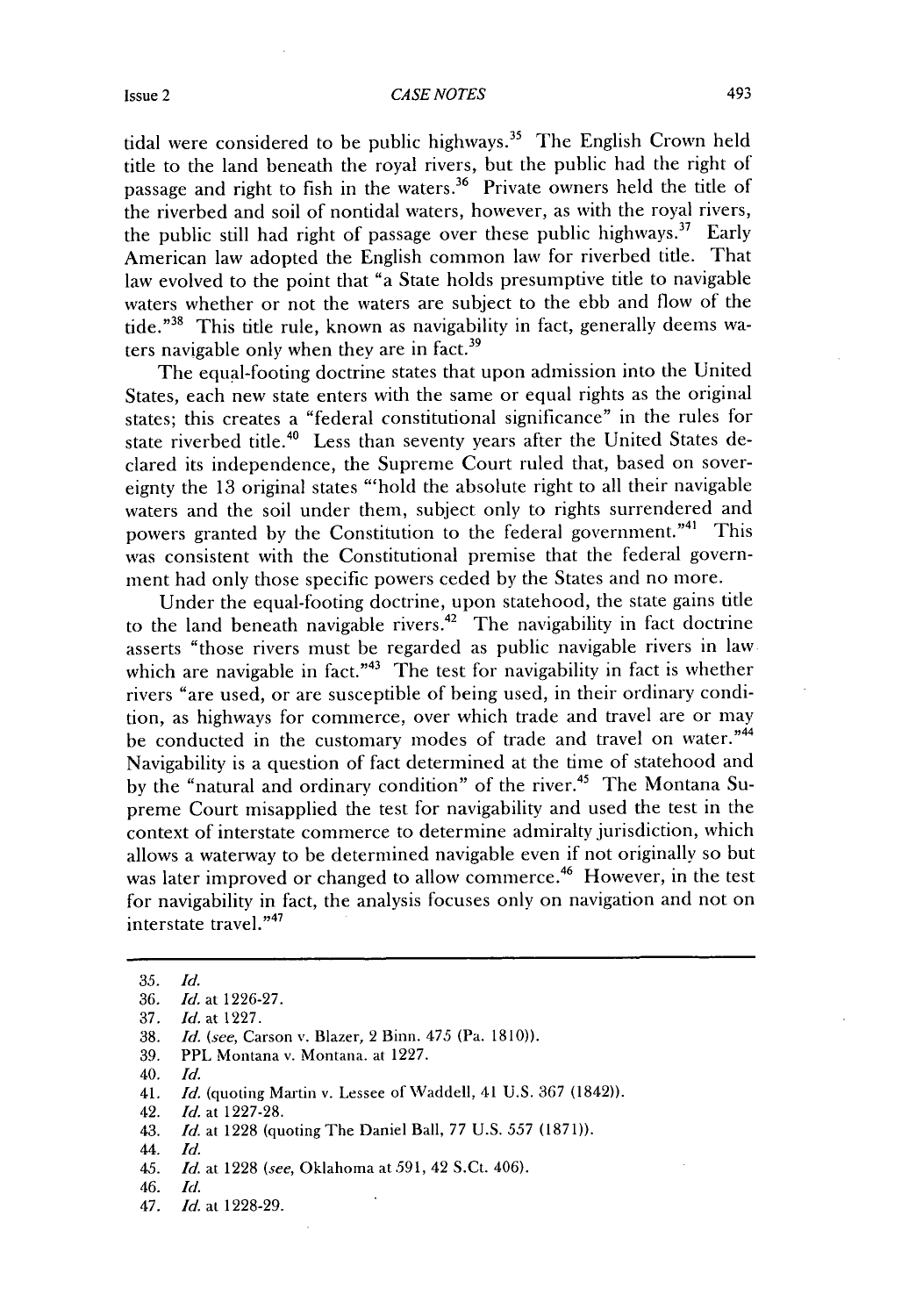Thus, under American common law, the English common law and the equal-footing doctrine dictate title to riverbeds. The United States Supreme Court addressed several issues that arose in the lower court's ruling: **(1)** whether the segments of the rivers are navigable in fact; (2) **if** the necessity of portages defeat navigable rivers; **(3) if** present-day recreation on the Madison River establishes navigability; (4) and **if** an alternate ruling would undermine the public trust doctrine. Because its rulings on these four issues was enough to reverse the lower court's grant of summary judgment, the Court **did** not reach the question of whether the Montana Supreme Court erred in respect to the burden of proof regarding navigability.48 The Court's analysis of these questions provides affirmation that title indeed vests at statehood and establishes stability for future uses of riverbeds.

### **A. NAVIGABLE IN FACT**

Justice Kennedy wrote that the "primary flaw in the reasoning of the Montana Supreme Court lies in its treatment of the question of river segments and overland portage."<sup>49</sup> These two questions are important factual questions that determine whether a river is navigable.

**1.** Segments: River as a Whole or River in Part

In order to evaluate the correct title to submerged lands under the equal-footing doctrine, the Supreme Court adjudicates a river based on a segment-by-segment analysis to determine whether each specific section of river is navigable.<sup>50</sup> In support of its ruling in favor of State title, the Montana Supreme Court had dismissed the segment-by-segment method, referring to it as "a piecemeal classification of navigability-with some stretches declared navigable, and others declared non-navigable." The United States Supreme Court called this "an unequivocal error" noting that the segment-by-segment approach to navigability for title is "well settled."" In the **PPL** decision, the Court relied on precedent set in *United States v. Utah,* noting

the controversy relates only to the sections of the rivers which are described in the complaint **. . .** even where the navigability of a river, speaking generally, is a matter of common knowledge, and hence one of which judicial notice may be taken, it may yet be a question, to be determined upon evidence, how far navigability extends<sup>52</sup>

*In Utah,* the Court examined the Colorado River, section **by** section, and pointed out the importance of determining the specific locations

<sup>48.</sup> *Id.* at 1234.

*<sup>49.</sup> Id.* at **1229.**

**<sup>50.</sup> Id.**

*<sup>51.</sup> Id.* at **1229** (quoting PPL Montana v. State, at 448-49.)

**<sup>52.</sup>** *Id.* (quoting Utah, **283 U.S.** 64, at **77).**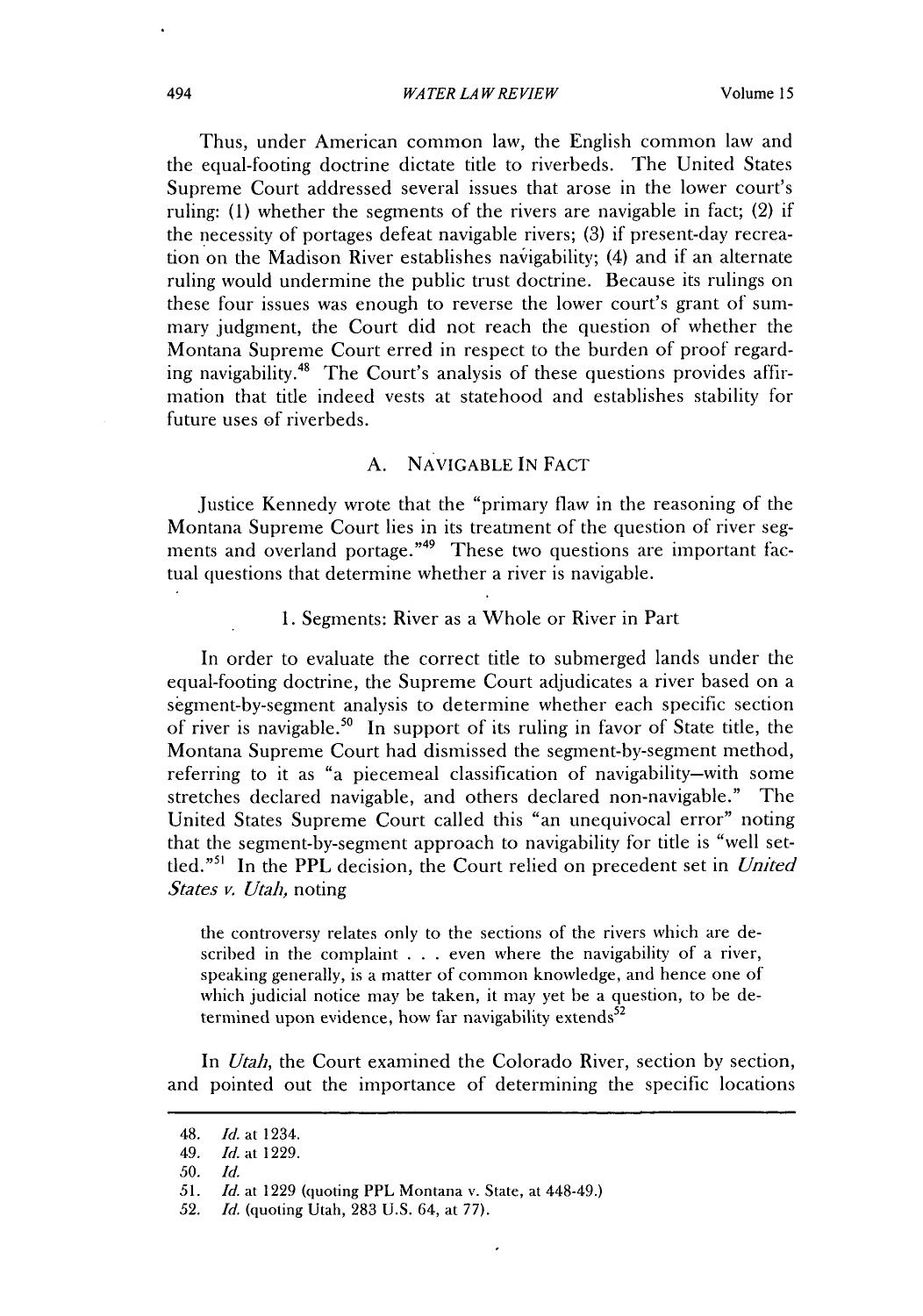where the river is no longer navigable.<sup>53</sup> Here, the Court examined legal precedent court determined navigability in fact section **by** section, evaluating whether the rivers in question were "navigable in fact at the *locus in quo."54*

Further, the Court noted that in addition to legal precedent, other matters also encouraged segmentation, including the physical features of a river.<sup>55</sup> When a river stretches across a wide expanse of geography, each segment of river can be vastly different from another.<sup>56</sup> For example, the Missouri River runs over 2,000 miles from steep mountains with waterfalls to rapids where the river foams and splashes to flat plains with a multitude of agricultural diversion ditches where the river moves significantly slower.<sup>57</sup> The Missouri River is much different at the headwaters in Montana than it is when it joins the Mississippi River; thus, the segment-by-segment approach would be the only accurate way to determine navigability in fact.<sup>58</sup>

The segment-by-segment approach to determining riverbed title under the equal-footing doctrine is also in accord with the ways in which riparian landowners allocate riverbed title, as each owner owns bed and soil along the length of his adjacent land.<sup>59</sup> The Supreme Court noted that, despite the fact that the Montana Supreme Court held that segmentation is "inadministrable," it had enough information to "divide up and apportion" the river segments in order to appraise the land and place a value on unpaid rents owed by PPL.<sup>60</sup> The Supreme Court determined from the facts that a number of the specific sections of rivers at issue here are "both discrete<sup>61</sup> as defined by physical features characteristic of navigability or unnnavigability, and substantial, as a matter of administrability for title purposes."<sup>62</sup>

Thus, the segment-by-segment approach to determining a river's navigability for title has been well established under legal precedent, encouraged by the distinct physical features of a river, and is supported **by** a long history of riparian landowners claiming title to riverbeds. Accordingly, the Supreme Court found the lower court erred in disregard for the

*<sup>53.</sup> Id.* (quoting Utah *at 90).*

*<sup>54.</sup> Id.* (quoting Brewer-Elliott Oil **&** Gas Co. v. United States, **260 U.S. 77,** *85* **(1922)** where the segment of "the Arkansas River that ran along the Osage Indian Reservation was navigable, and thus, whether the United States originally, and the Osages as its grantees, unequivocally held title to the riverbeds because the Arkansas River 'is and was not navigable at the place where the river bed lots, here in controversy, are"').

*<sup>55.</sup> Id.* at **1230.**

*<sup>56.</sup> Id.*

*<sup>57.</sup> Id.*

*<sup>58.</sup> Id.*

*<sup>59.</sup> Id.*

**<sup>60.</sup>** *Id.*

**<sup>61.</sup>** *Id.* (a specific example of the discrete locations of the segments is the Great Falls section of the Upper Missouri River, with five waterfalls and rapids along **17** miles of the river).

**<sup>62.</sup>** *Id.* at **1231.**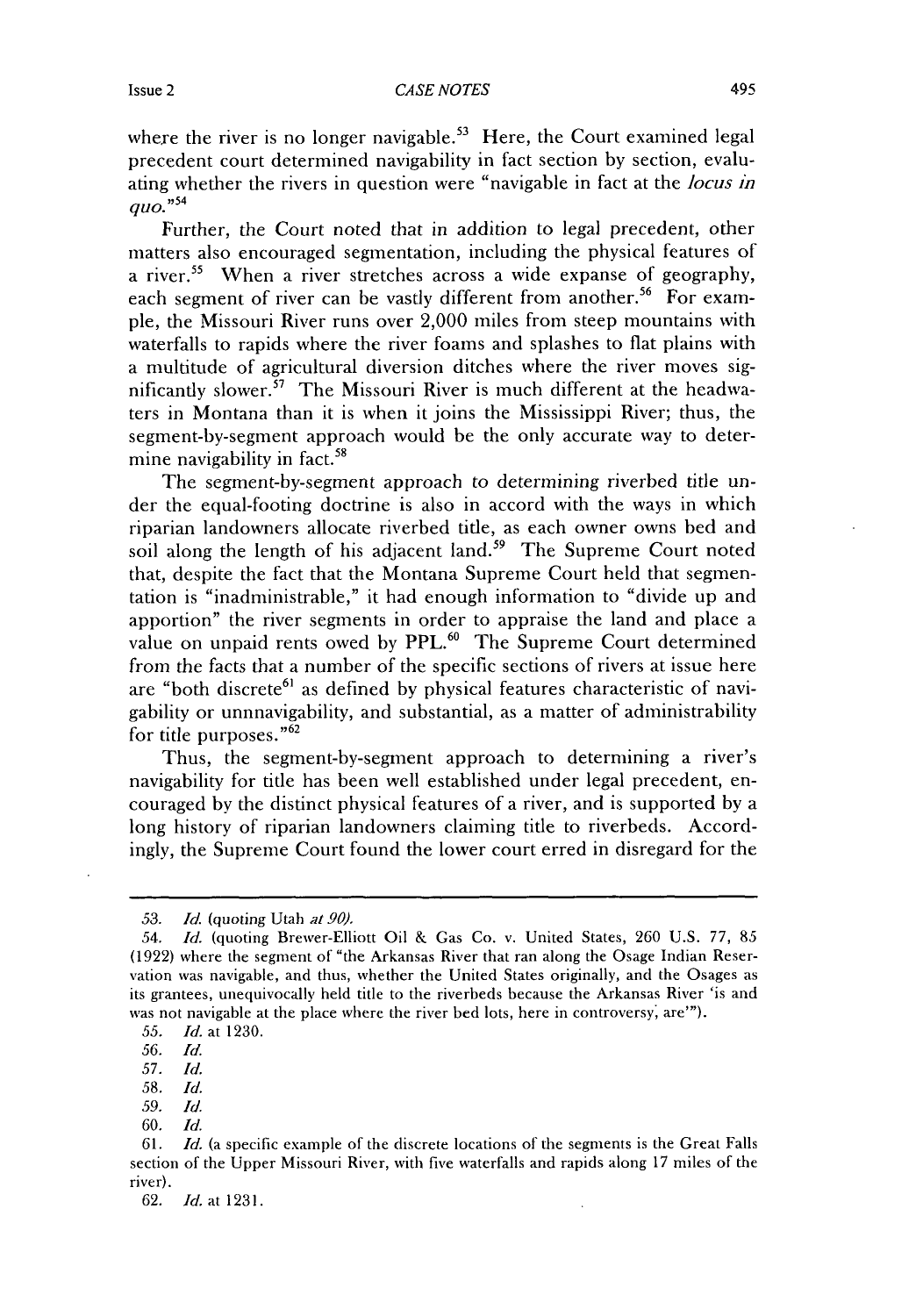segment-by-segment approach in determining river navigability for title.<sup>63</sup> This decision affirms long established law regarding the methods for **de**termining navigability.

#### 2. Portages

When a segment of a river is so turbulent, or has obstacles that prevent a boat from passing through the section, the boat and cargo must be lifted out of the river and carried to a point where the river is once again navigable, and this action is termed "portage." Thus, the second issue arising in this case was whether the need to portage defeats navigability with **PPL** arguing that portage seems to underscore the inability to navigate that segment of river.

Using the "short interruptions" approach, the Montana Supreme Court ruled that the Great Falls reach was navigable because it could be managed by way of land route portage."<sup>64</sup> The court held that the section-by-section approach to determining navigability in fact was not defeated by a "short interruption" where portage was necessary.<sup>65</sup> According to the lower court, these short interruptions of travel along the Montana rivers, where travelers were forced to carry their boats and cargo over waterfalls, rapids or past other obstructions, was not enough to defeat navigation even if the short interruption was several miles and required days added onto the journey.<sup>66</sup>

In its analysis, the Supreme Court of the United States reviewed letters and journals written during the Lewis and Clark expedition in **1805,** and noted that when Lewis and Clark reached the Great Falls section of the Missouri River the rapids were so rough that the explorers had to abandon their larger boats and haul their canoes and supplies out of the river and carry them around eighteen miles over land, which took at least **<sup>11</sup>**days.67 The Court affirmed that the length of time it took to traverse the rough sections of river **did** not matter, as "even **if** portage were to take travelers only one day, its significance is the same: it demonstrates the need to bypass the river segment, all because that part of the river is unnavigable."<sup>68</sup> This test of portages on the navigability in fact of rivers states that if the obstruction is significant enough that it makes travels on the river get out of the boat in order to traverse the obstacle the river **is** unnavigable in fact at that location.<sup>69</sup> Therefore, the lower court erred in its statement concerning the rough sections of river in question that portages "are not sufficient to defeat a finding of navigability."<sup>70</sup>

- **65.** *Id.*
- *66. Id.*

- **68.** *Id.*
- **69.** *Id.*

**<sup>63.</sup>** *Id. at* **1229.**

<sup>64.</sup> PPL Montana **v.** State, **229 P.3d** at 449.

**<sup>67.</sup>** PPL Montana **v.** Montana, at **1231.**

**<sup>70.</sup>** *Id.* (quoting PPL Montana v. Montana, **229 P.3d,** at 446).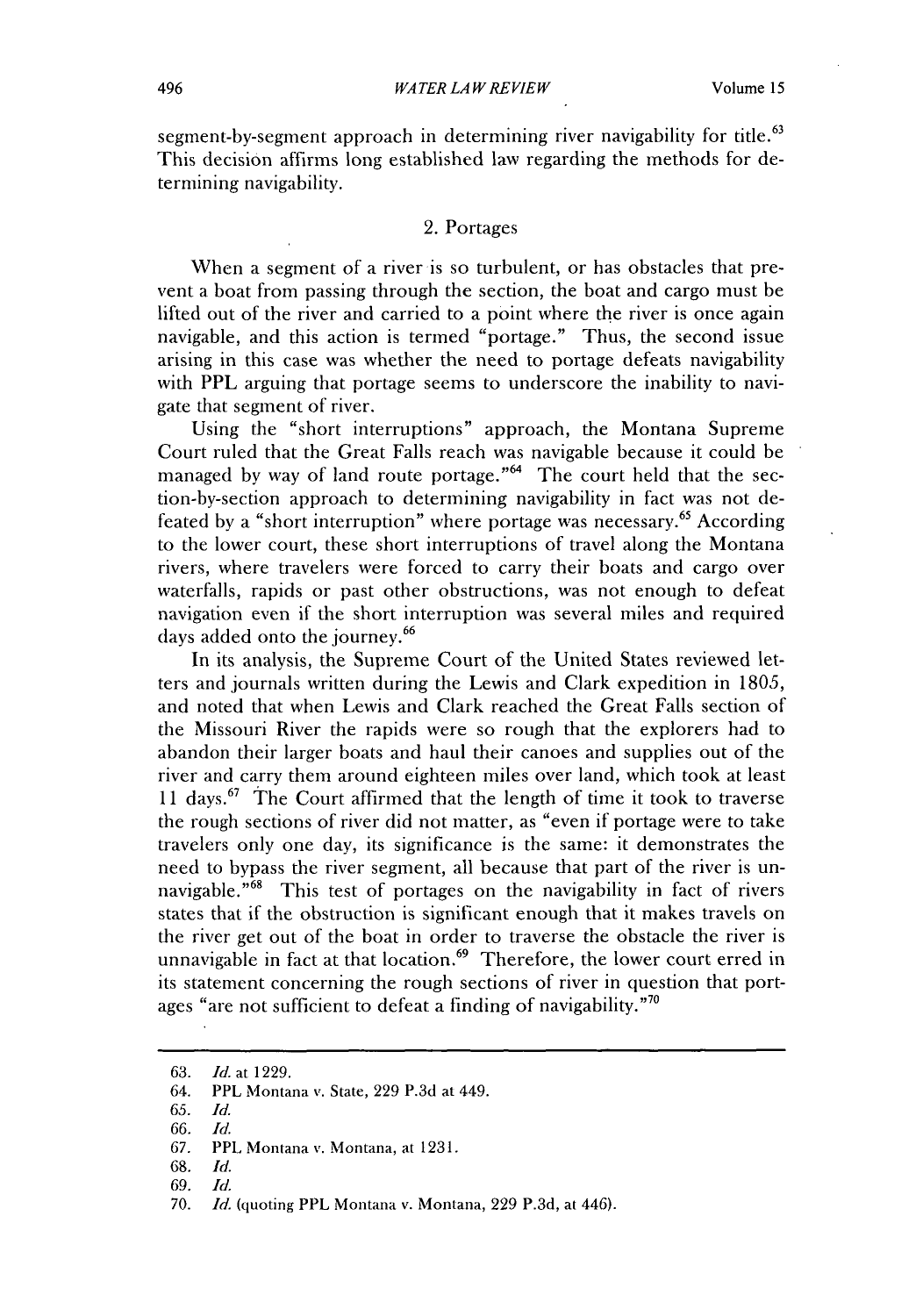*CASE NOTES* Issue 2 497

In reaching its conclusion that the court misapplied this Court's decision in *The Montello,7* the Supreme Court noted that

Itlhe consideration of portage in *The Montello* was for a different purpose **.** . **.** not upon navigability in fact but upon whether the river was a navigable water of the United States **... 72** Itlhe latter inquiry is doctrinally distinct, turning upon whether the river 'forms **by** itself, or **by** its connection with other waters, a continued highway over which commerce is, or may be, carried with other States or foreign countries in the customary modes in which such commerce is conducted **by water7 <sup>3</sup>**

However, in regards to navigability in fact, if the segment of river **is so** obstructed that portage is necessary, then that segment of the river is unnavigable.

#### B. RECREATION **ON** THE **MADISON** RIVER

The Supreme Court of the United States ruled that Montana's **high**est court erred again in relying on evidence of modern use of recreational boats on the Madison River to show the river was navigable.<sup>74</sup> The correct analysis for using modern day river usage to show navigability for title purposes, requires a party to prove "the watercraft are meaningfully similar to those in customary use for trade and travel at the time of statehood; and the river's post-statehood condition is not materially different from its physical condition at statehood."<sup>75</sup> However, if the boats used to navigate the river in the present allow "navigability where the historical watercraft would not, or if the river has changed in ways that substantially **im**prove its navigability, then the evidence of present-day use has little or no bearing on navigability at statehood."<sup>76</sup> The Montana Supreme Court's ruling **did** not show that it made these findings or that the watercraft used at the time of statehood was similar to recreational boats currently used; therefore, the court erred as a matter of law on its reliance on this modern, recreational use of the Madison River.<sup>77</sup>

Evidence presented must show that the river, at the time of statehood, could allow commercial use that might have occurred in **1889,** such as travel and customary business.<sup>78</sup> In addition, the Court believed that the state supreme court failed to adequately study the changes of the river's flow movement throughout Montana's state history, as these

**78.** *Id.*

**<sup>71.</sup>** *Id.* at1231.

**<sup>72.</sup>** Id. at **1231.**

**<sup>73.</sup>** *Id.* at **1231-32.**

*<sup>74.</sup> Id.* at **1233.**

*<sup>75.</sup> Id.* at **1233.**

*<sup>76.</sup> Id.* at 1234.

*<sup>77.</sup> Id.at* 1233-34.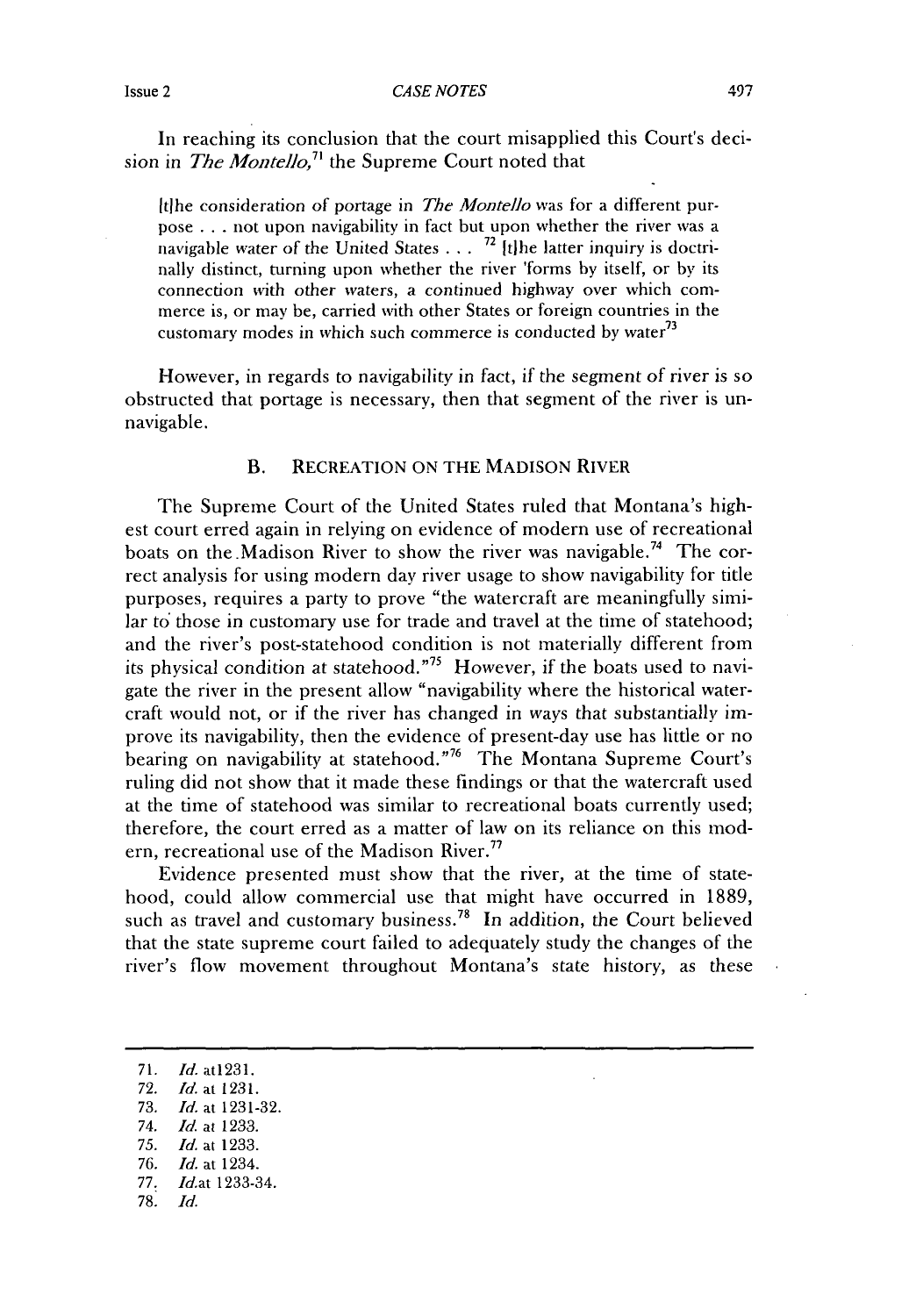changes could dramatically change navigability and might actually cause it to be easier to navigate now than at statehood.<sup>79</sup>

The Court ruled that while the lower court was correct in that a navigable river "need not be susceptible of navigation at every point during the year, neither **can** that susceptibility be **so** brief that it is not a commercial reality."<sup>80</sup> The recreational activity occurring on the river currently could not be used as evidence proving navigability for title purposes at statehood and the lower court's reliance on such evidence without further investigation was "wrong as a matter of law."<sup>81</sup> Thus, the Court's decision now provides important stability in maintaining that the navigability test applies as of the time of statehood.

#### **C. UNDERMINING** THE PUBLIC TRUST **DOCTRINE**

The state of Montana also contended that **if** the lands beneath the Montana rivers do not belong to the state, it will be a blow to the public trust doctrine, "which concerns public access to the waters above those beds for purposes of navigation, fishing, and other recreational uses."82 However, the Court states that Montana's argument shows the State's misinterpretation of the public trust doctrine.<sup>83</sup> This additional argument is interesting because it attempts to bring modern day resource values to a simple question of ownership.

The public trust doctrine is ancient, tracing its history as far back as the Roman Empire, and more recently the tidal rivers owned **by** the English crown and the early history of the United States.<sup>84</sup> "Unlike the equalfooting doctrine, however, which is the constitutional foundation for the navigability rule of riverbed title, the public trust doctrine remains a matter of state law, subject as well to the federal power to regulate vessels and navigation under the Commerce Clause and admiralty power."<sup>85</sup> While case precedent gives authority for states to take title to the land beneath rivers to hold in trust for public good, the public trust doctrine too arises from from state law rather than the Constitution.<sup>86</sup> Federalism principles give states the power to establish the breadth of the public trust over waters within their state, while federal law allows the equal-footing doctrine to control riverbed title.<sup>87</sup>

The public trust doctrine has many ramifications that mere ownership does not. For example, where the public trust doctrine exists, a third party may sue the state and water users to prevent certain actions that are against the public trust. **By** refusing to tie navigability in fact, which is a

**79.** *Id.* **80.** *Id.* **81.** *Id.* **82.** *Id.* **at** 1234. **83,** *Id.* 84. *Id. 85. Id.* **at 1235. 86.** *Id.* **87.** *Id.*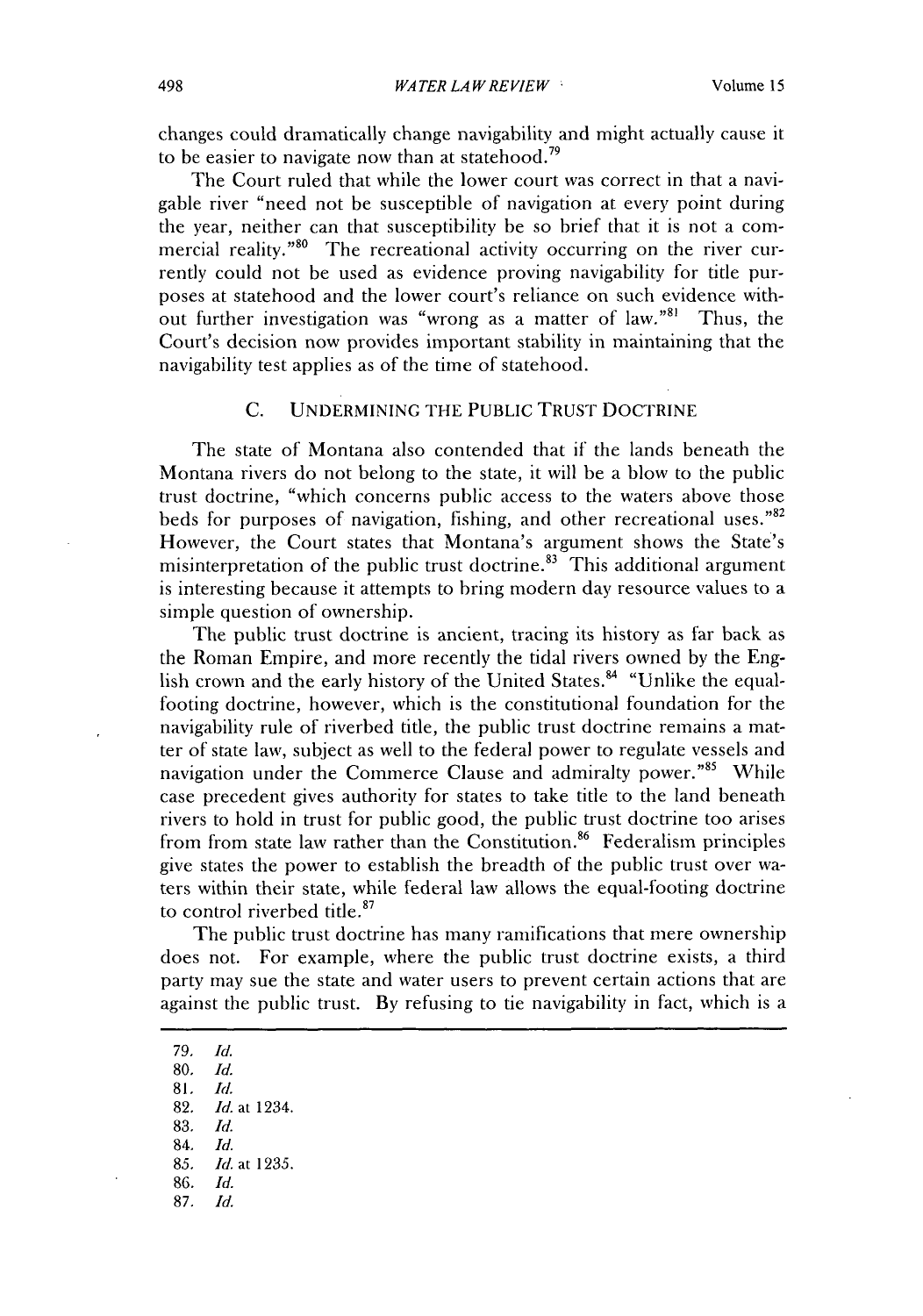*CASE NOTES* Issue 2 499

question of title, to the public trust doctrine, the Court maintained a bright line distinction between federal common law and state law.

#### IV. **DISCUSSION**

The Supreme Court of the United States held that the lower court's ruling, that Montana owned the land beneath the three contested rivers, showed an "infirm legal understanding" of the "rules of navigability for title under the equal-footing doctrine.""8 States cannot make rulings **by** determining navigability of rivers that would retroactively grant more land to the state than it actually received at the state's admission into the United States.<sup>89</sup> The Court reversed the lower court's ruling, and remanded the case.<sup>90</sup>

This case seems to suggest that the Court might **be** departing from its traditional precedent in dealing with state courts, instead of reviewing errors in applying federal law and remanding for retrial, the Court's ruling that the Great Falls section was unnavigable potentially suggests a shift in the way the Court will deal with state court decisions in the future. This case reached the Supreme Court from the petitioner's writ of certiorari, not a claim under federal law demanding a judgment; however, the Court still treats this case as an appeal from a lower court.<sup>91</sup>

In regards to the public trust doctrine, the Court emphasizes this as a matter of state law not governed **by** the Constitution. The Court's treatnent of the public trust doctrine was interesting in its limitations on the definition of the doctrine. While the Court explained that the public trust doctrine is a matter of state law, it's definition of the doctrine was narrow, "the public trust doctrine...concerns public access to the waters above those [river]beds for purposes of navigation, fishing, and other recreational uses."92 It is intriguing that the short list enumerated **by** the Court does not include other common public uses such as environmental protection and commerce. In future public trust doctrine cases, it should be fascinating to see effects of this ruling and its limited enumeration of public trust uses, specifically whether it applies solely in the realm of state law. The principles of federalism enunciated in *PPL Montana v. Montana* would support the theory that in the future the public trust doctrine is for the states to apply, but not for determining title or navigability in fact.

**<sup>88.</sup>** *Id.* at **1235.**

**<sup>89.</sup>** *Id.* at **1235.**

*<sup>90.</sup> Id.*

**<sup>91.</sup>** Thomas W. Merrill, *Opinion Analvsis: Montana Dunked on Riverbeds,* **SCOTUS** Blog. (Feb. **23, 2012, 11:03** AM),

http://www.scotusblog.com/2012/02/opinion-analysis-montana-dunked-on-riverbeds/ (As Prof. Merrill notes, "Ordinarily, when the Court reviews a decision of a state supreme court, it will correct errors in federal law, and remand for application of the correct legal principles [in the instant case, an accurate application of the navigability-for-title testi **by** the state courts.")

**<sup>92.</sup> PPL** Montana v. Montana at 1234.